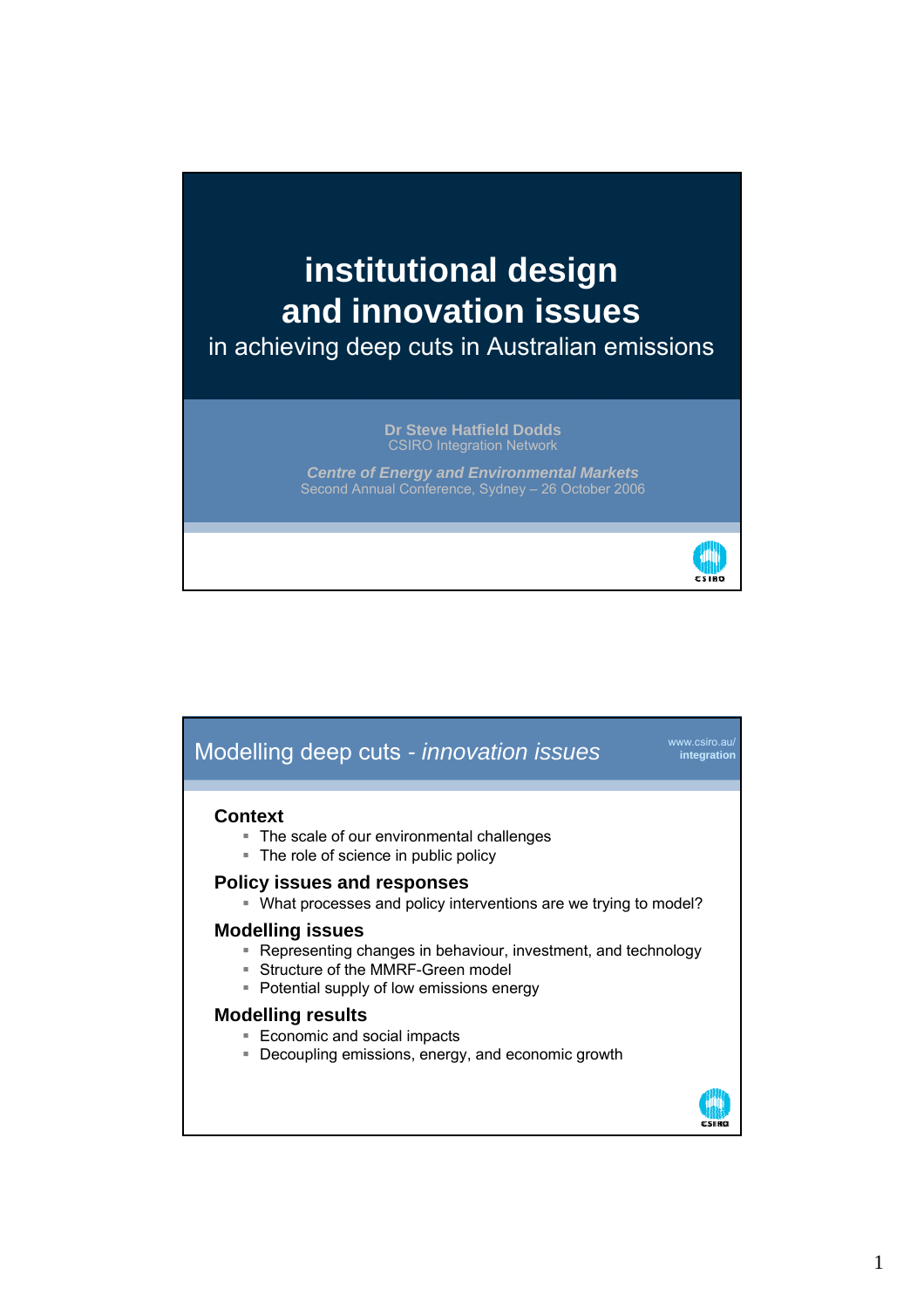

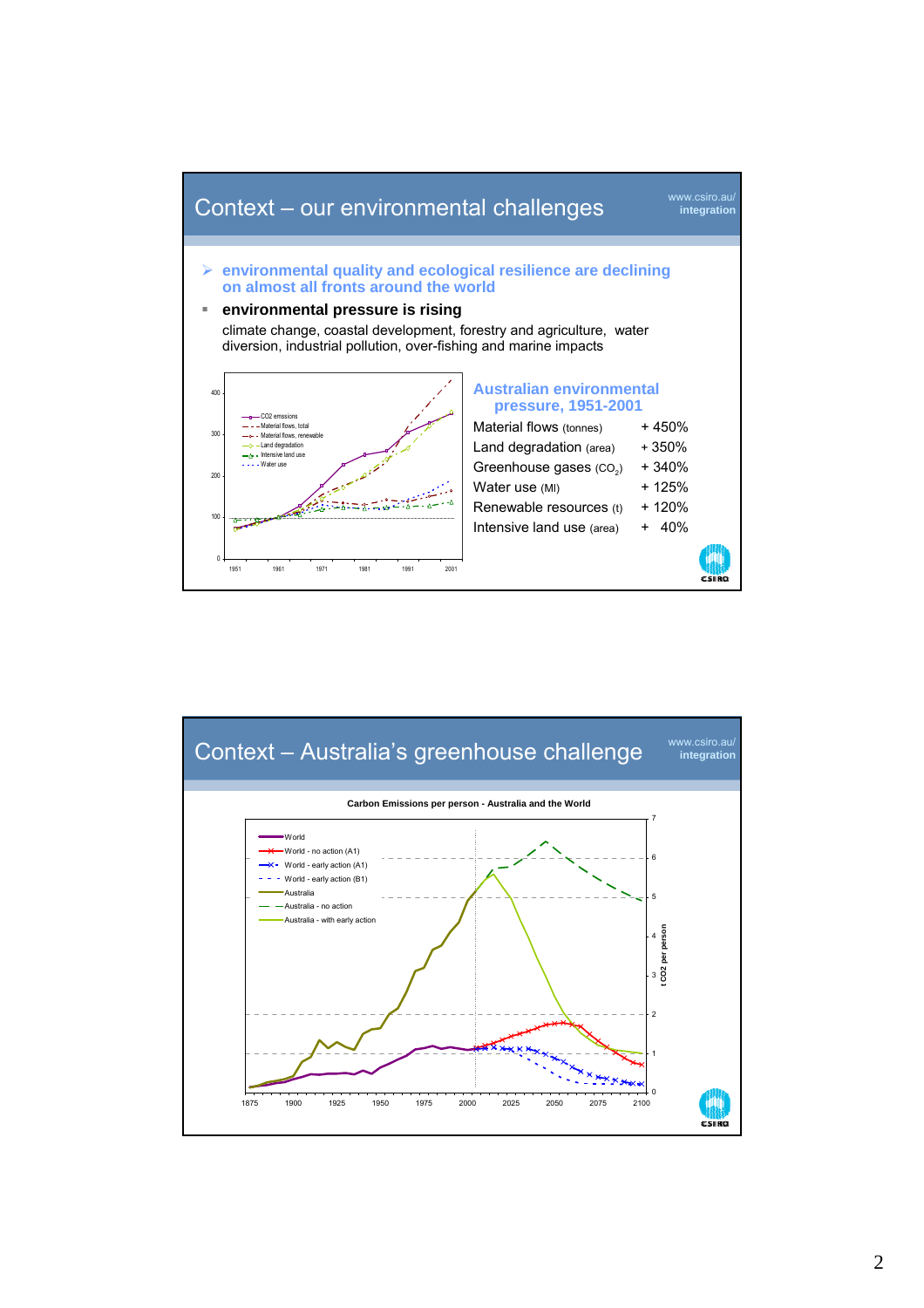

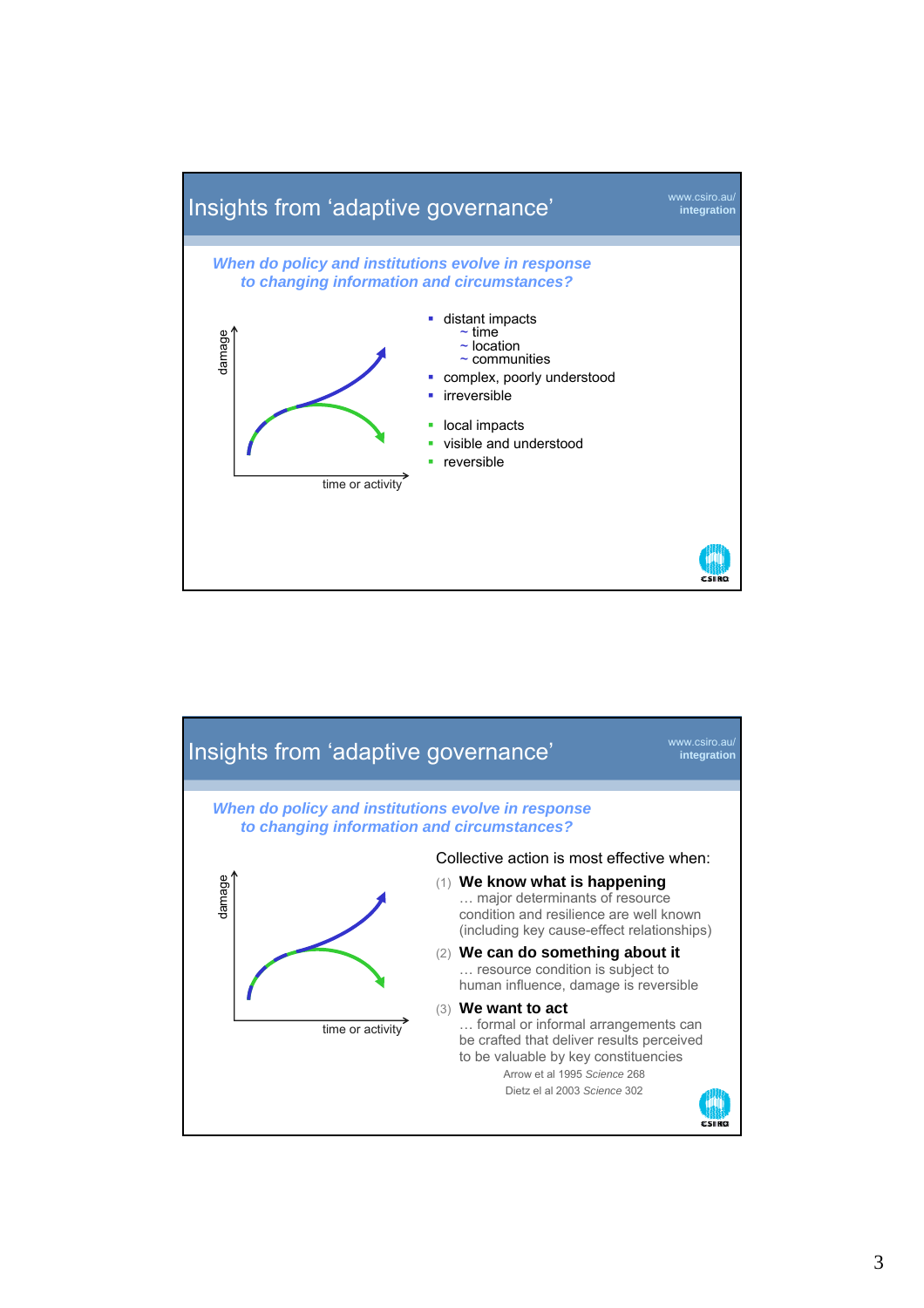

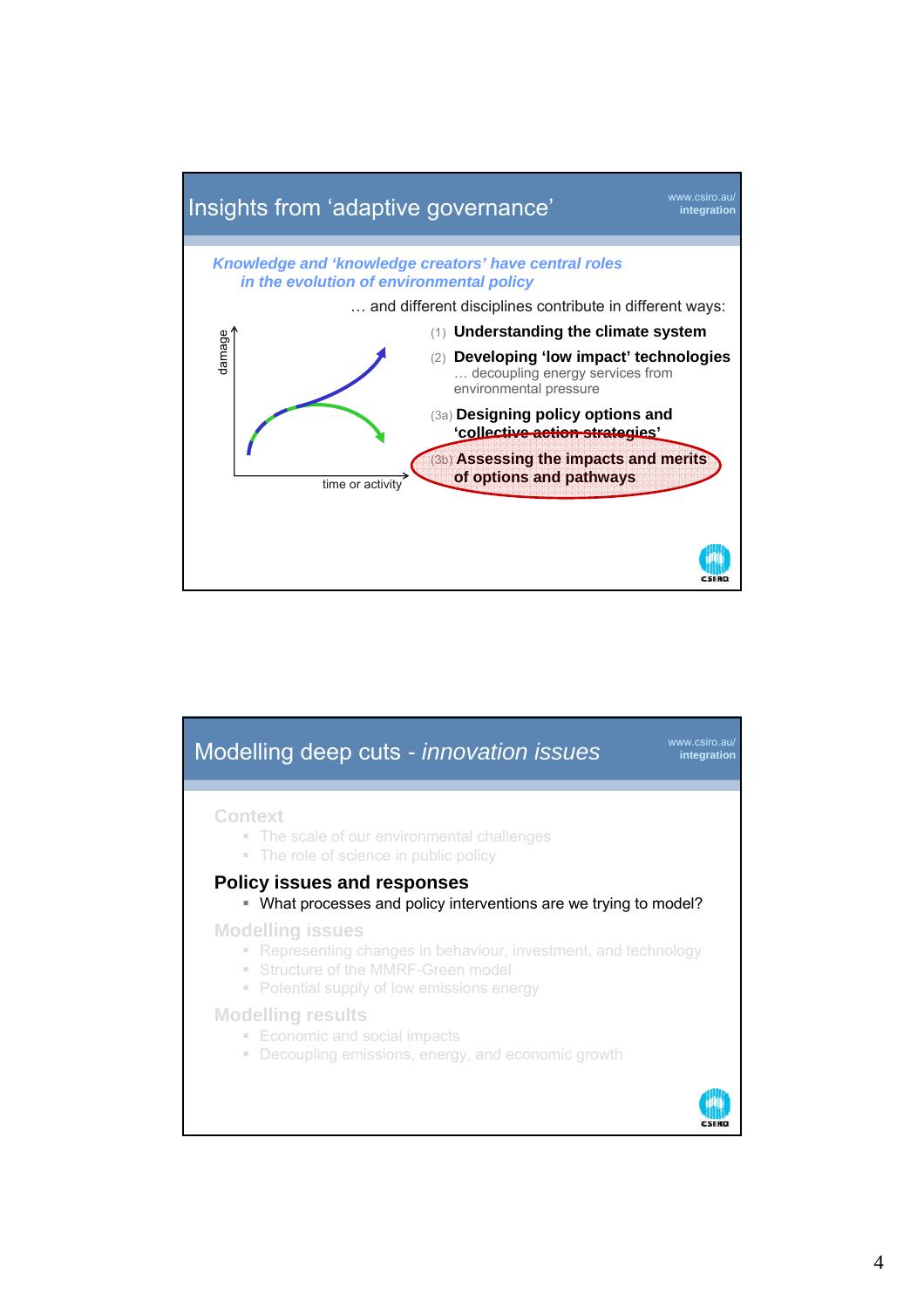

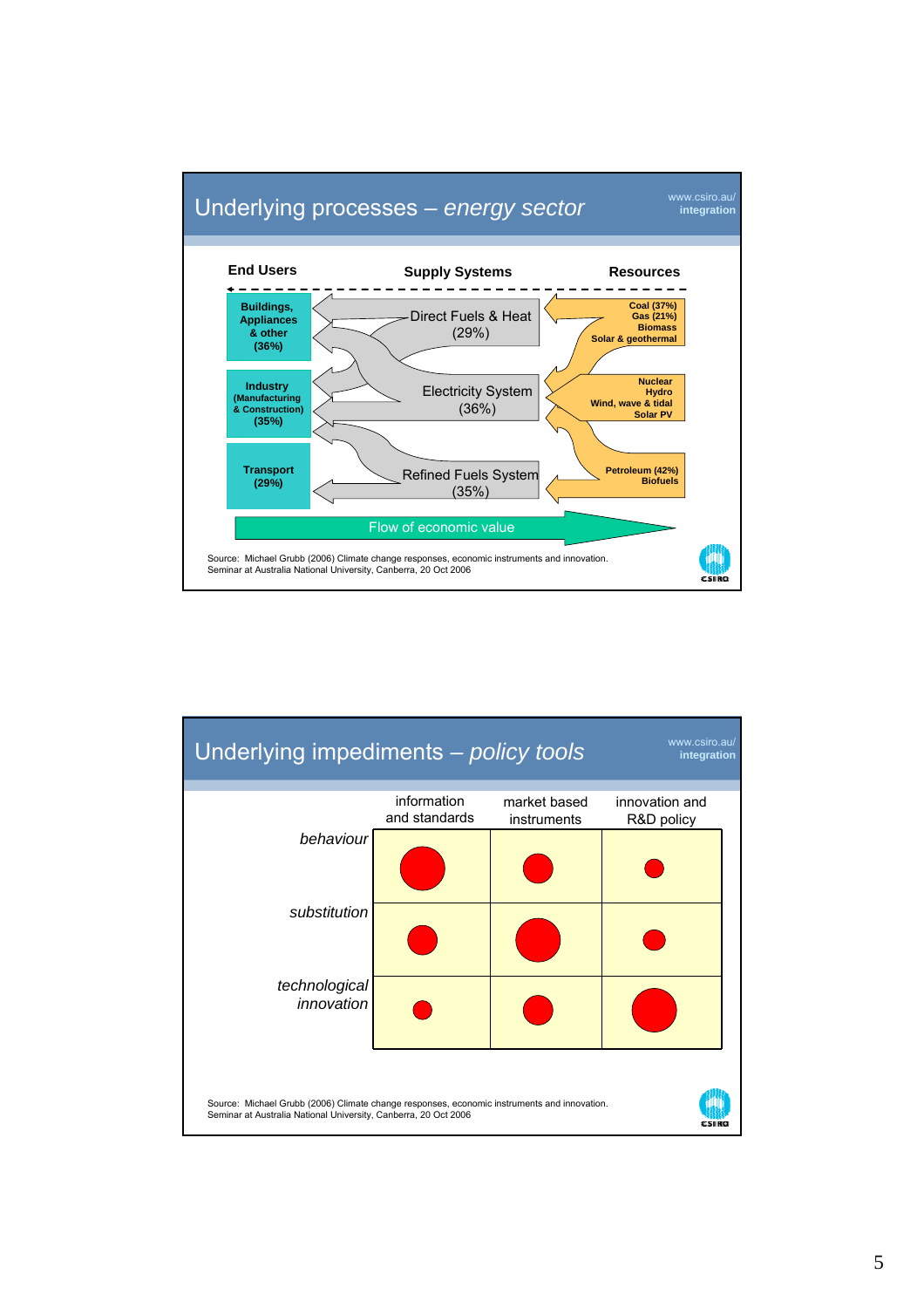

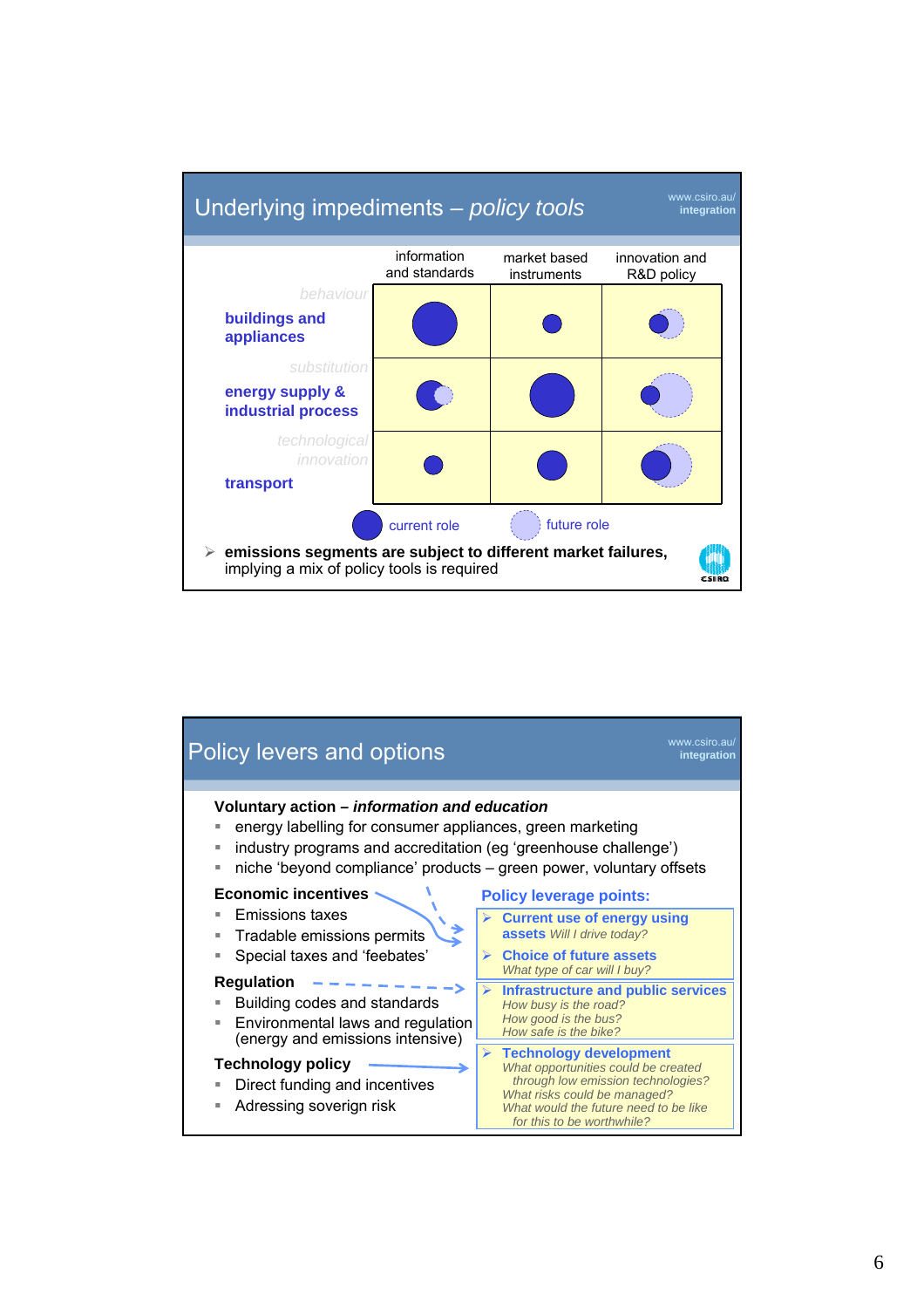

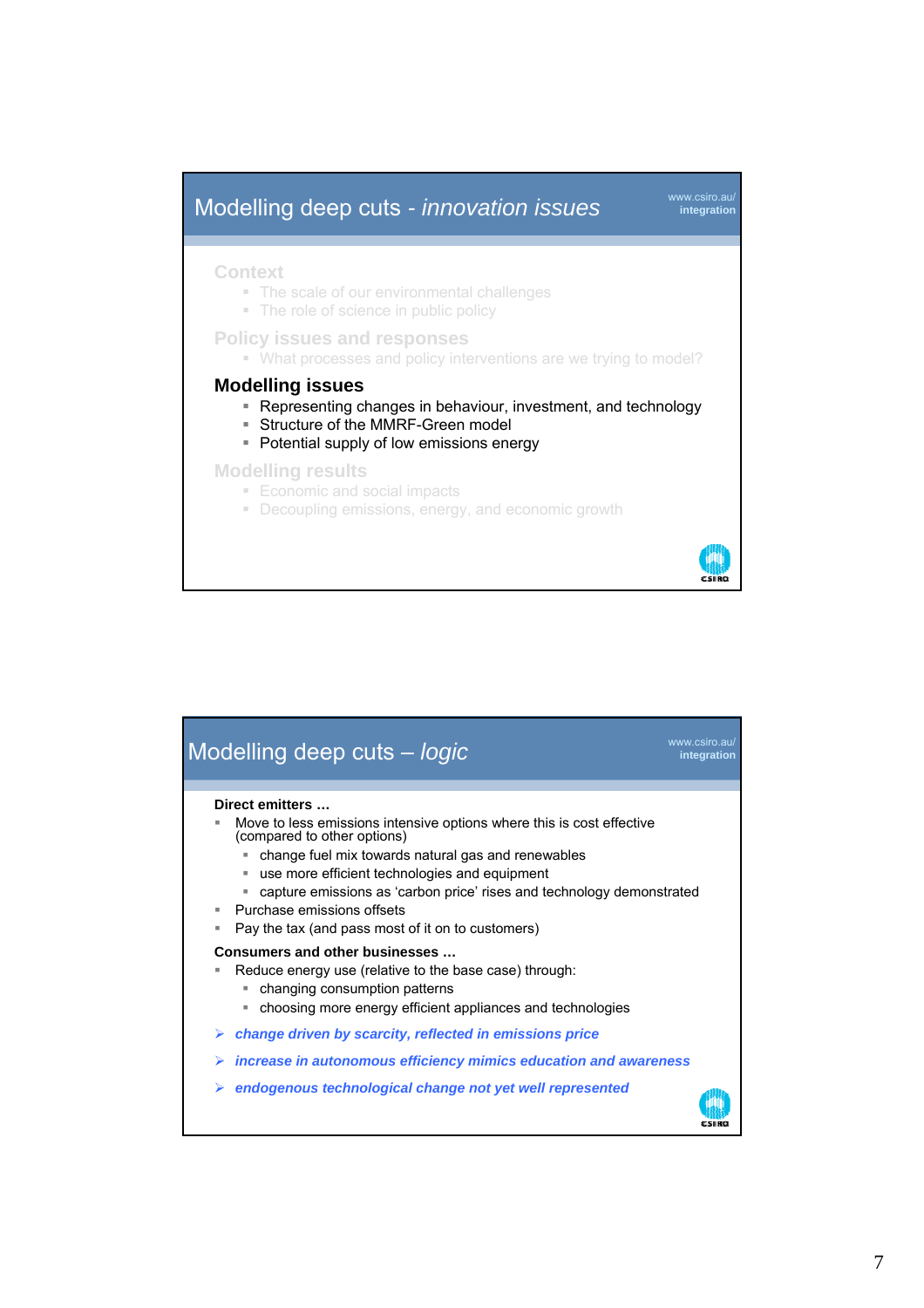## **Modelling deep cuts –** *structure* **integration integration**

**MMRF-Green** (Centre for Policy Studies, Monash University)

- national multi-regional model built to explore greenhouse policy issues
- forty-nine industry sectors, including over 30 'greenhouse exposed':
	- four fossil fuel electricity generators (black and brown coal, gas, and oil)
	- five renewable generators (hydro, biomass, biogas, solar and wind)
	- four upstream mining and extraction energy sectors
	- electricity and gas distribution sectors
	- **eight transport sectors (road, rail, water and air)**
	- **agriculture and forestry**
	- six energy intensive industry sectors (including aluminium, steel, cement)



#### Modelling deep cuts - *substitution possibilities* With the gration **MMRF-Green** (Centre for Policy Studies, Monash University) regional supply costs and quantities were estimated for renewable sectors: hydro, biomass, biogas, solar and wind estimated likely cost reductions from global 'learning by doing' through implementation of these technologies at scale cost results were very similar to existing base case assumptions confirmed the physical feasibility of large scale uptake within Australia carbon capture and storage (CSS) assumed to be feasible limited to three quarters of electricity emissions (due to regional storage) able to capture up to 85% of power plant emissions (due to process limits) ■ cost in 2010 estimated at \$43 to \$57 per tonne of CO2–e ■ cost falls to \$14 to \$22 per tonne of CO2–e in 2050 with global action ¾ **supply options imply energy substitution driven by relative costs, rather than quantify constraints** other emerging technologies not included (waste–to–energy, geothermal) nuclear electricity generation not included **CRIME**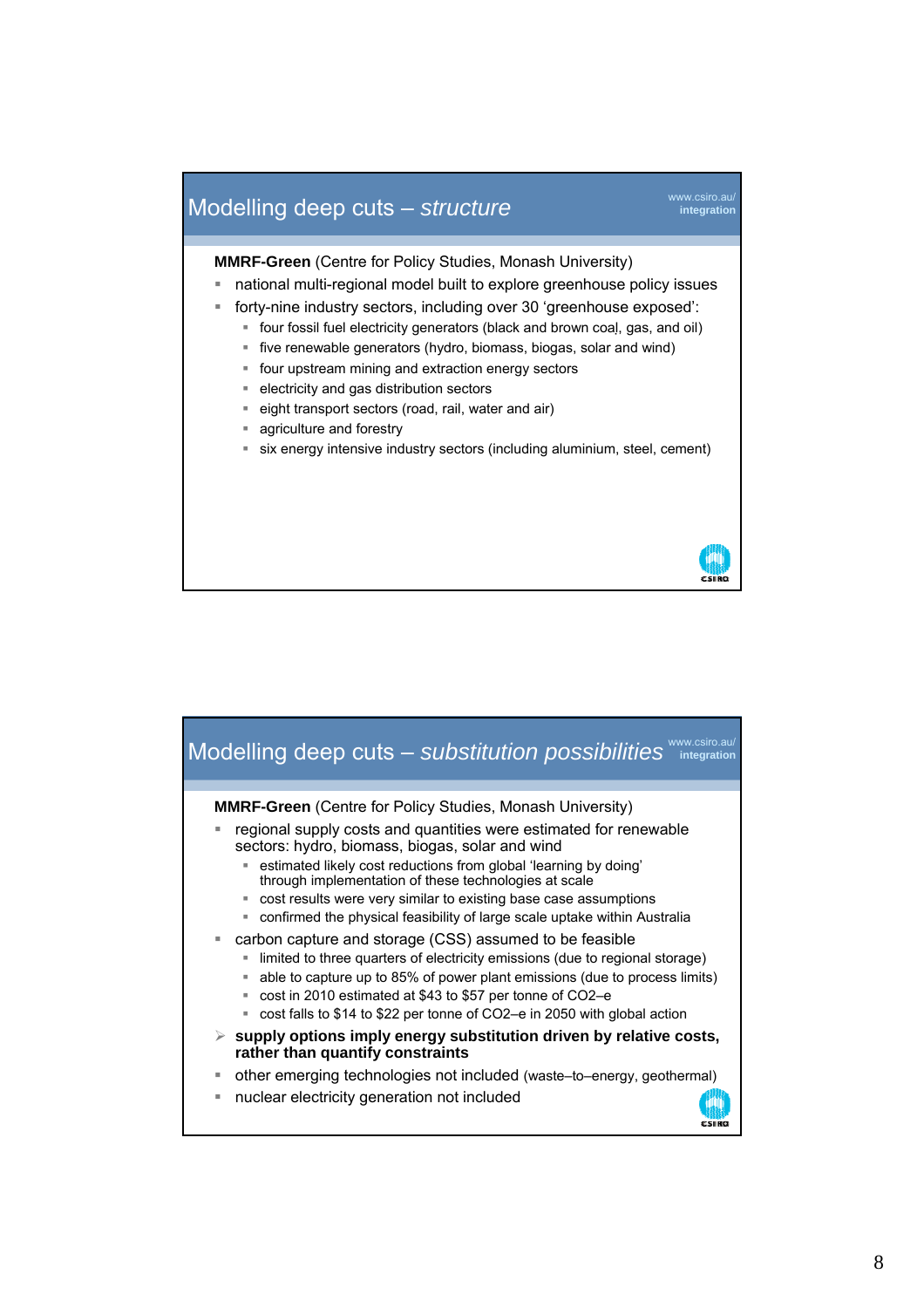### **integration Context** • The scale of our environmental challenges • The role of science in public policy **Policy issues and responses**  What processes and policy interventions are we trying to model? **Modelling issues**  • Representing changes in behaviour, investment, and technology **Structure of the MMRF-Green model** • Potential supply of low emissions energy **Modelling results Economic and social impacts** Decoupling emissions, energy, and economic growth Modelling deep cuts *- innovation issues*

**THE REAL** 

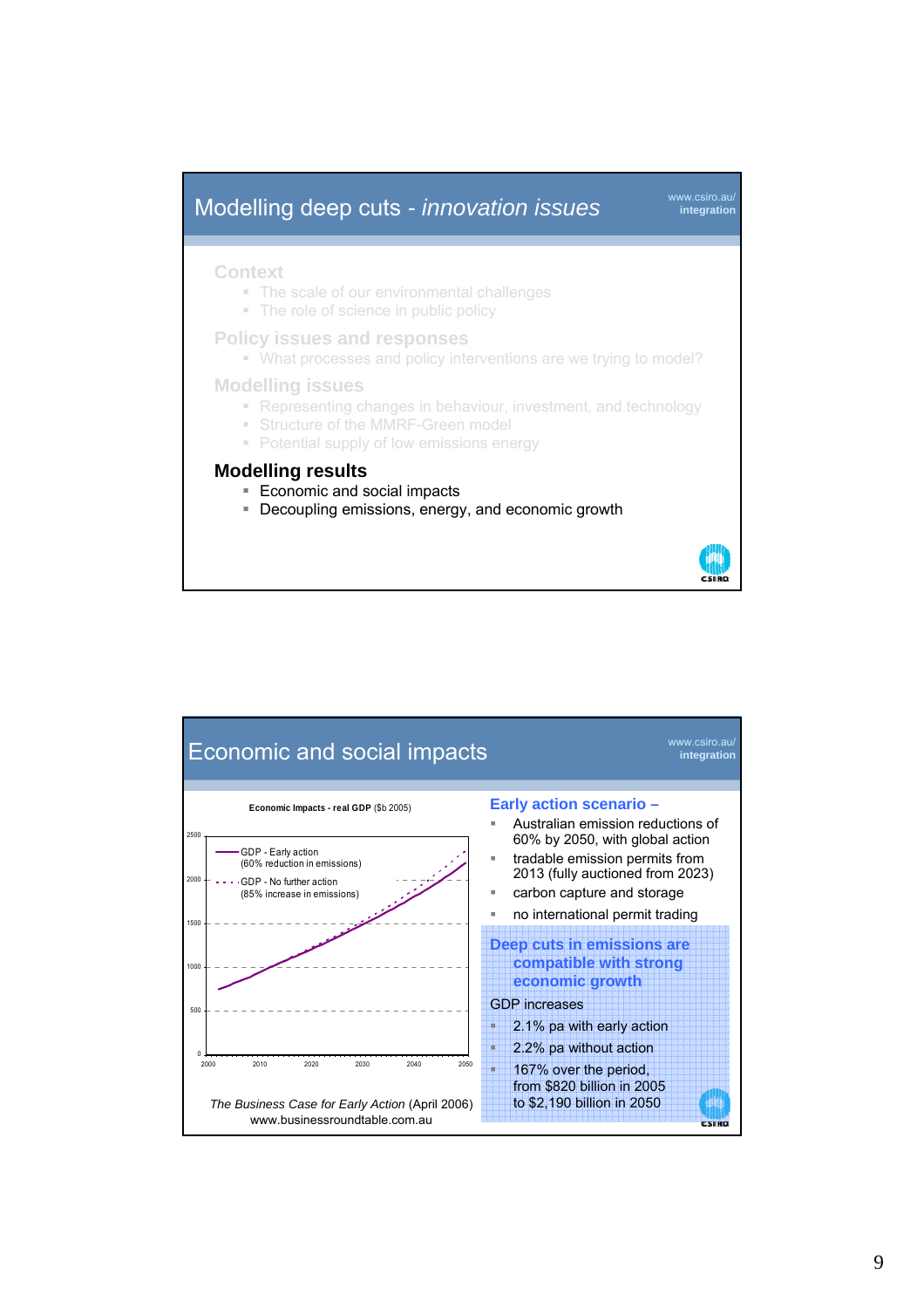

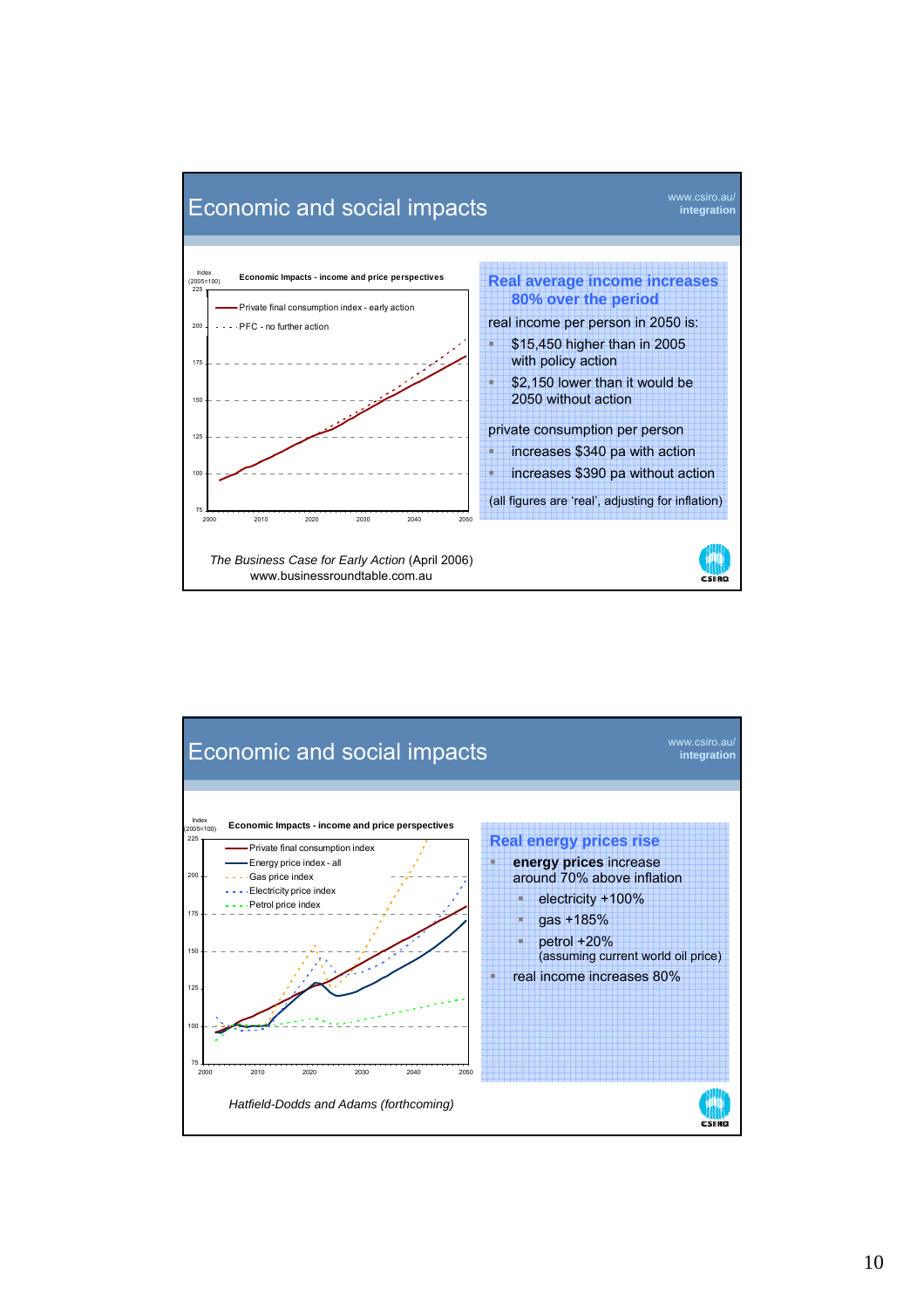

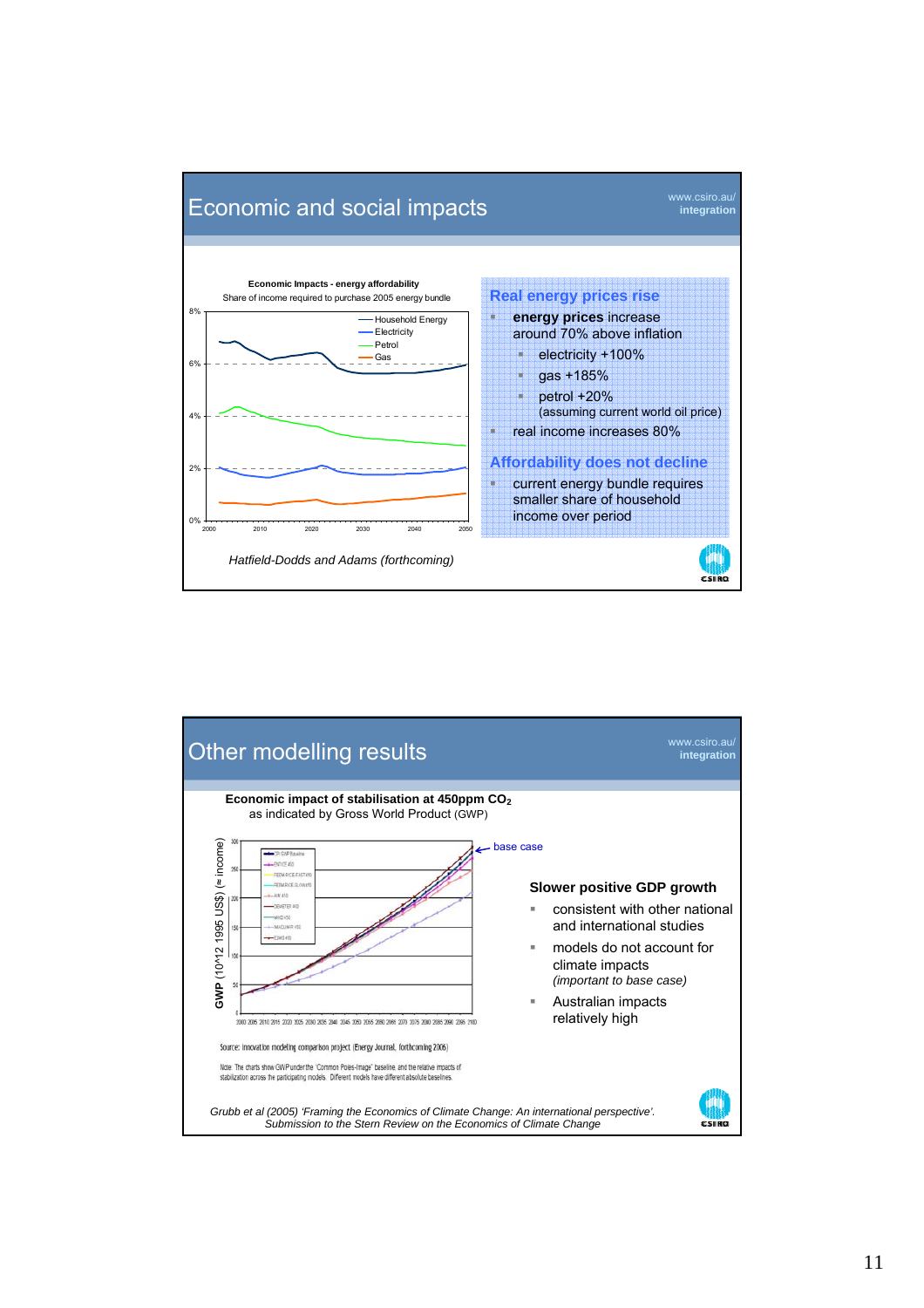

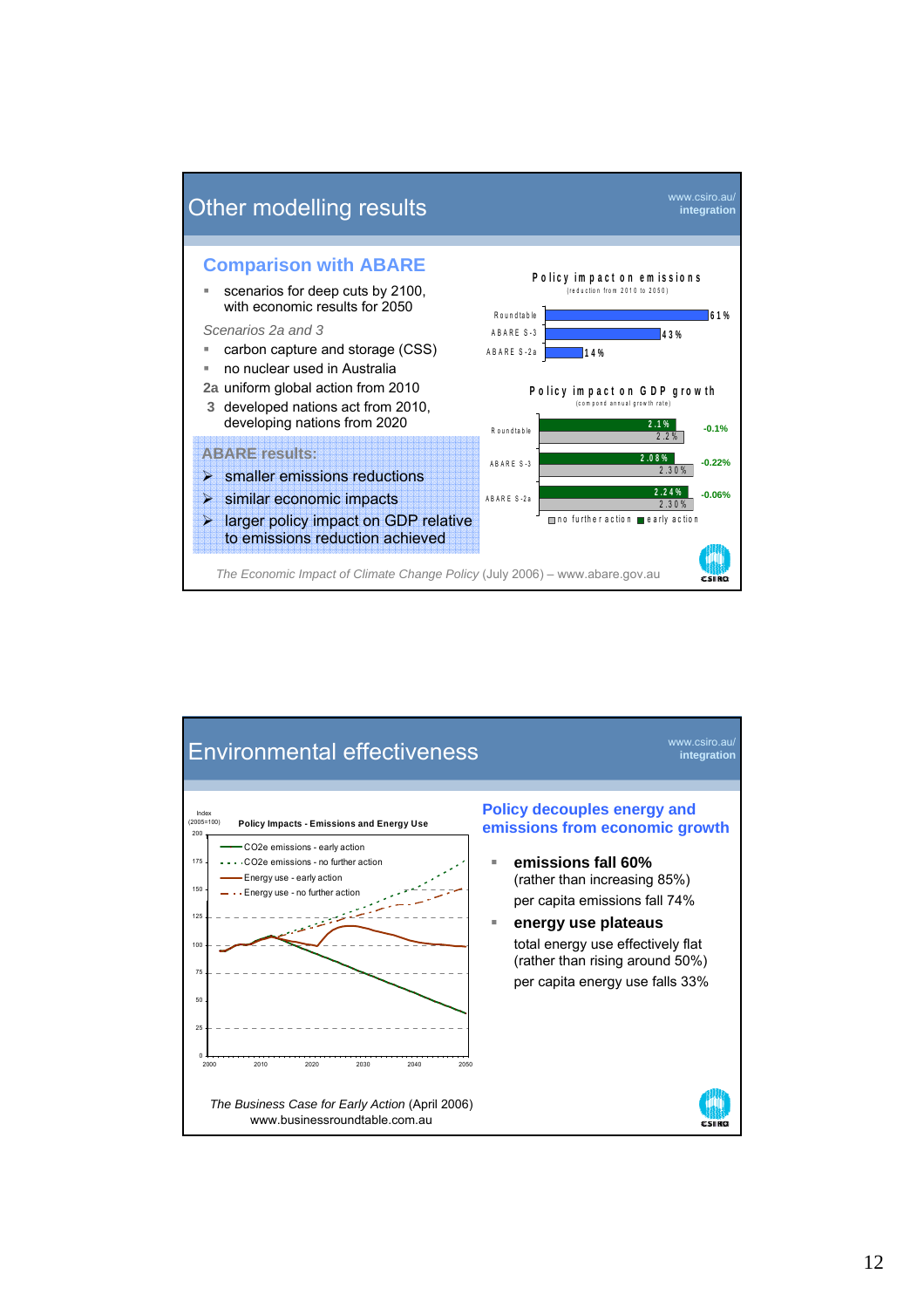

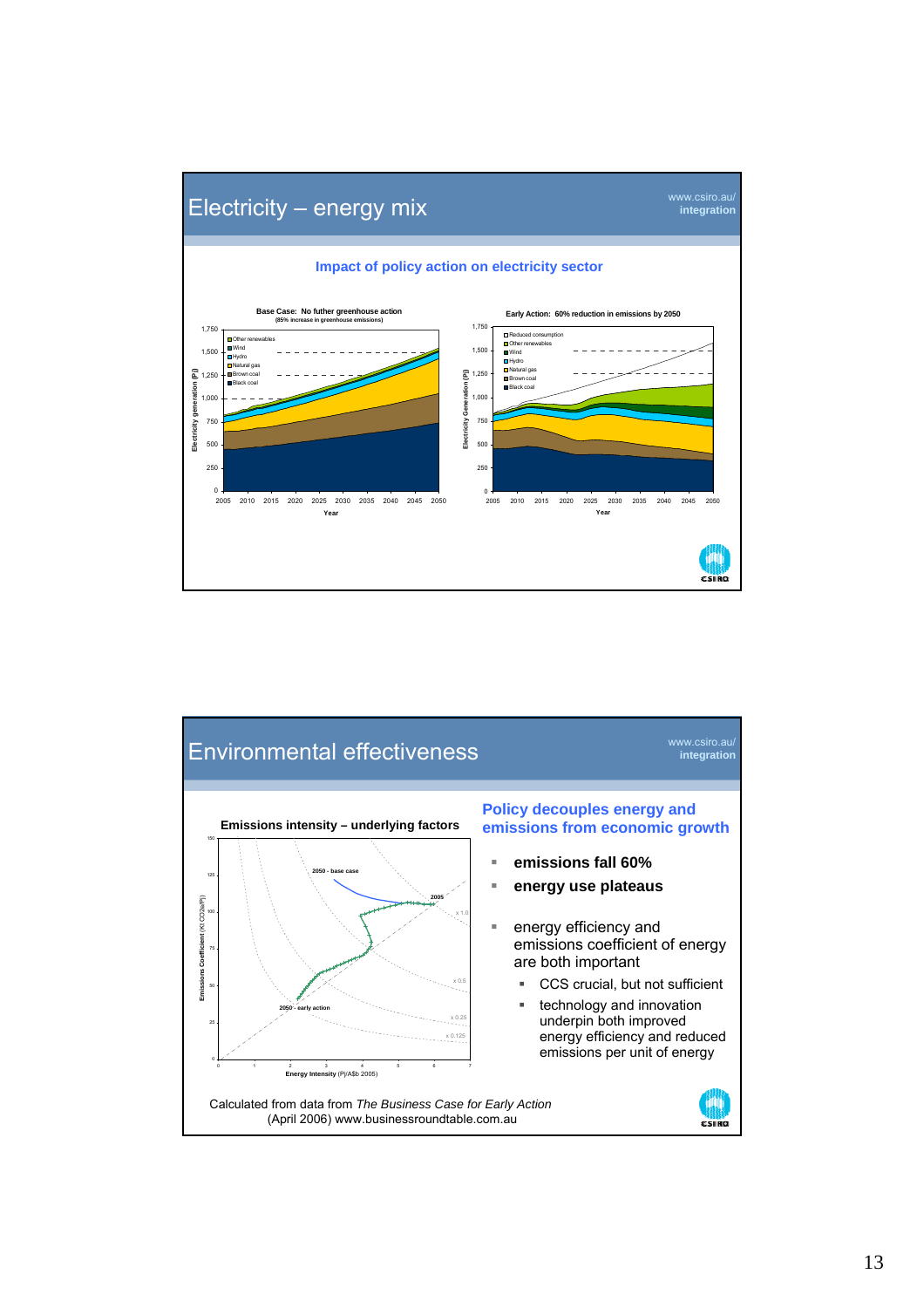

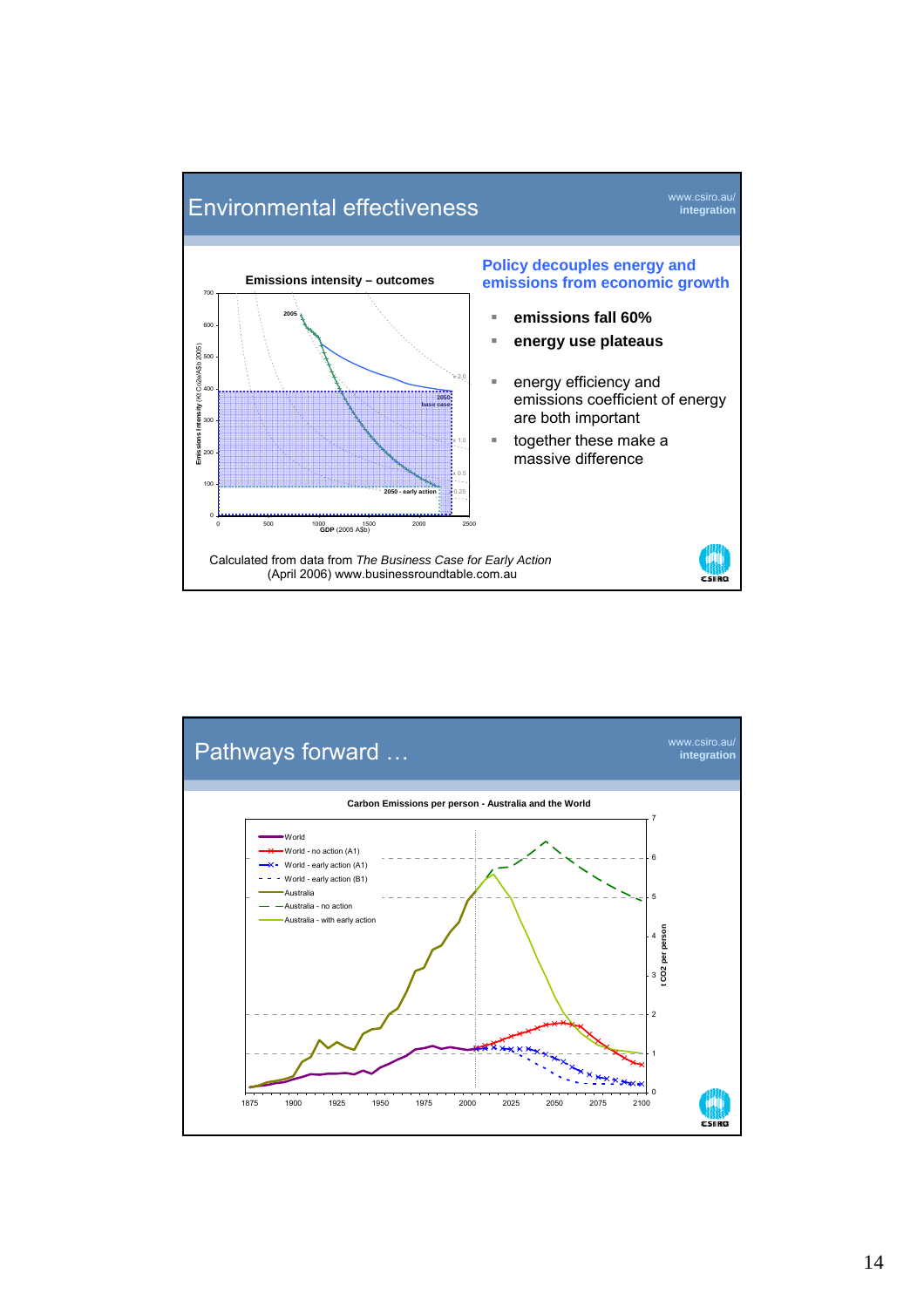

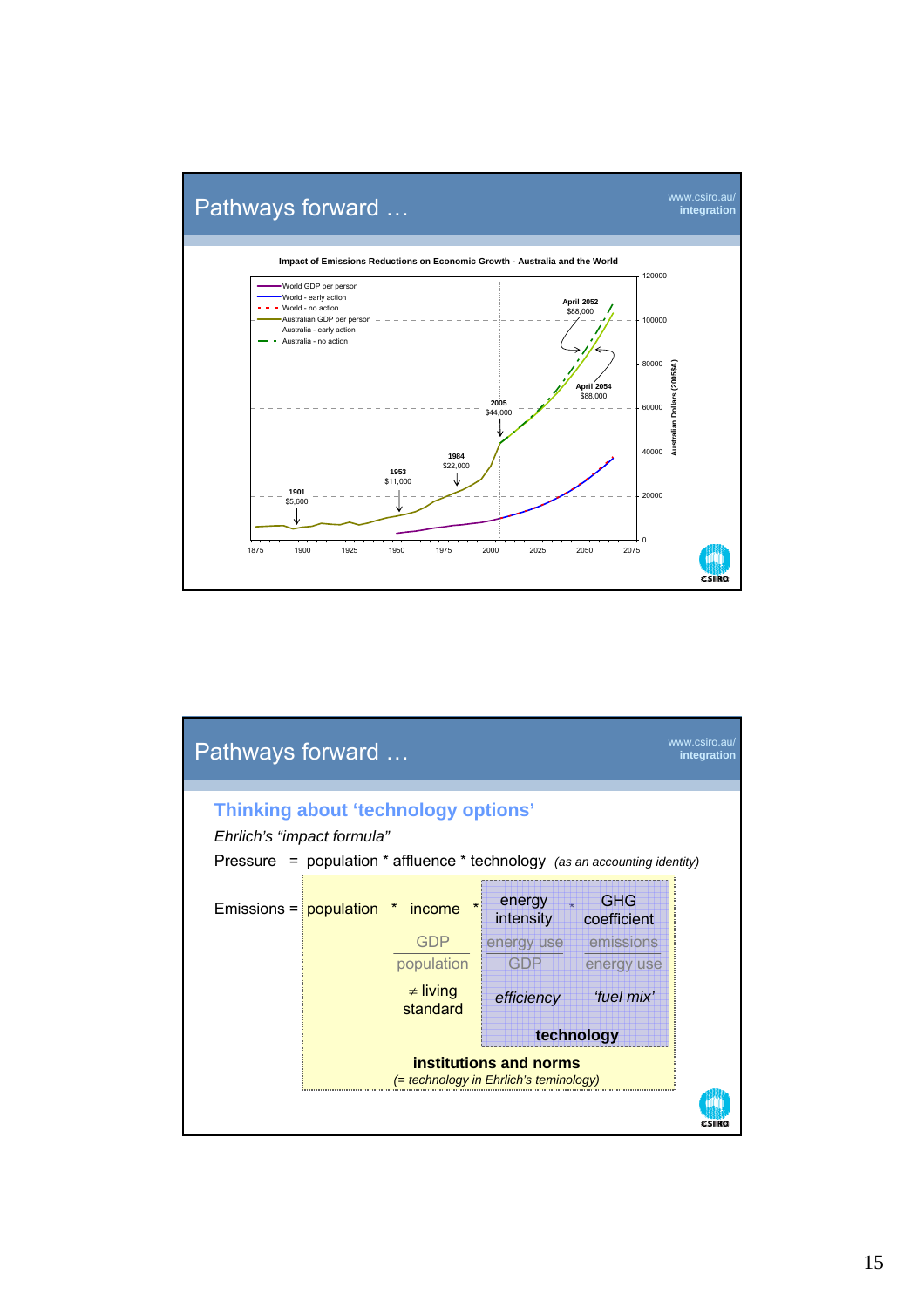

![](_page_15_Figure_1.jpeg)